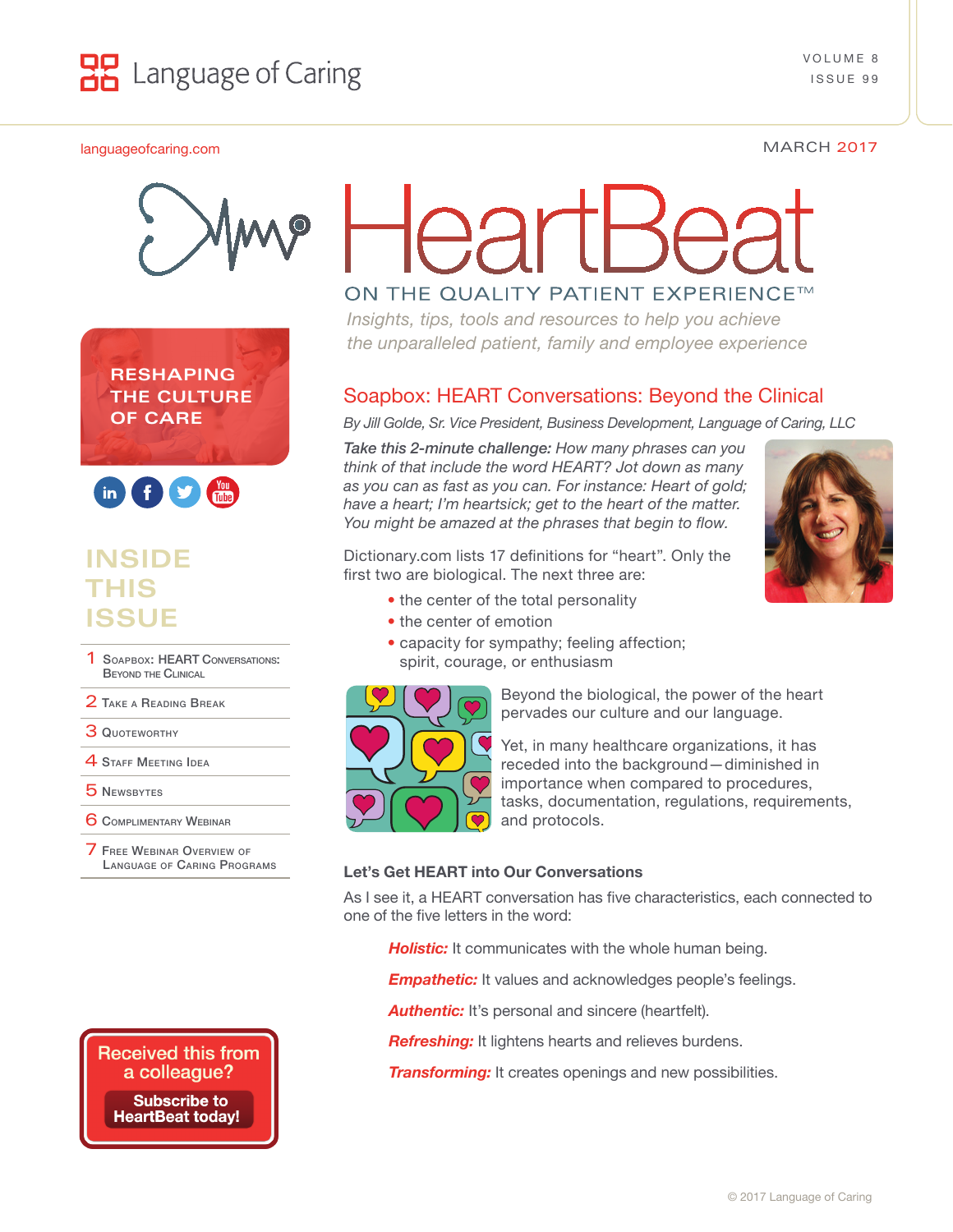|                                                                            | <b>Getting Heart into Our Conversations: Suggestions</b>                     |                                                                                                                                                                                                                                                                                                                                                                                                                                                                                                                                                                                                                           |
|----------------------------------------------------------------------------|------------------------------------------------------------------------------|---------------------------------------------------------------------------------------------------------------------------------------------------------------------------------------------------------------------------------------------------------------------------------------------------------------------------------------------------------------------------------------------------------------------------------------------------------------------------------------------------------------------------------------------------------------------------------------------------------------------------|
| "With patients<br>and families,<br>invite<br>expressions<br>of the heart." | <b>With patients</b><br>and families,<br>invite expressions<br>of the heart. | . How do you feel about this?<br>. Tell me your concerns. I want to hear.<br>. I want to understand what this means to you.<br>. What causes you worry or anxiety?                                                                                                                                                                                                                                                                                                                                                                                                                                                        |
|                                                                            | <b>Express</b><br>YOUR heart.                                                | . I'm so sorry you're suffering.<br>• I really admire you for _______.<br>• You're an inspiration to me, because<br>• (With colleagues) I feel sad/ disappointed/ happy,<br>supported, when _______.                                                                                                                                                                                                                                                                                                                                                                                                                      |
|                                                                            | <b>Stimulate</b><br>discussion about<br><b>HEART</b> with your<br>team.      | • Explore a quote per meeting. What does this<br>say to you? And how does it relate to our work<br>together?<br>• "The heart never becomes wrinkled." (Marie de<br>Rabutin-Chantal)<br>• "Go to your bosom; Knock there, and ask your<br>heart what it doth know"(William Shakespeare,<br>Measure for Measure)<br>• "When your heart speaks, take good notes."<br>(Judith Campbell)<br>• "Let the rays of your heart shine on all who pass by."<br>(Terri Guillemets)<br>• "One sees clearly only with the heart.<br>Anything essential is invisible to the eyes."<br>(Antoine de Saint-Exupéry, The Little Prince, 1943) |
|                                                                            | Invite your team<br>to share<br>heart-touching<br>stories.                   | Tell us in detail about a time when:<br>• You were with a patient and you felt that your<br>heart was really engaged.<br>. Your patient spoke to you from the heart and it<br>affected how you cared for this patient.<br>• A coworker poured out his/her heart and it had a<br>positive impact.<br>• A leader in the organization showed his/her heart<br>and it was powerful and heartwarming.                                                                                                                                                                                                                          |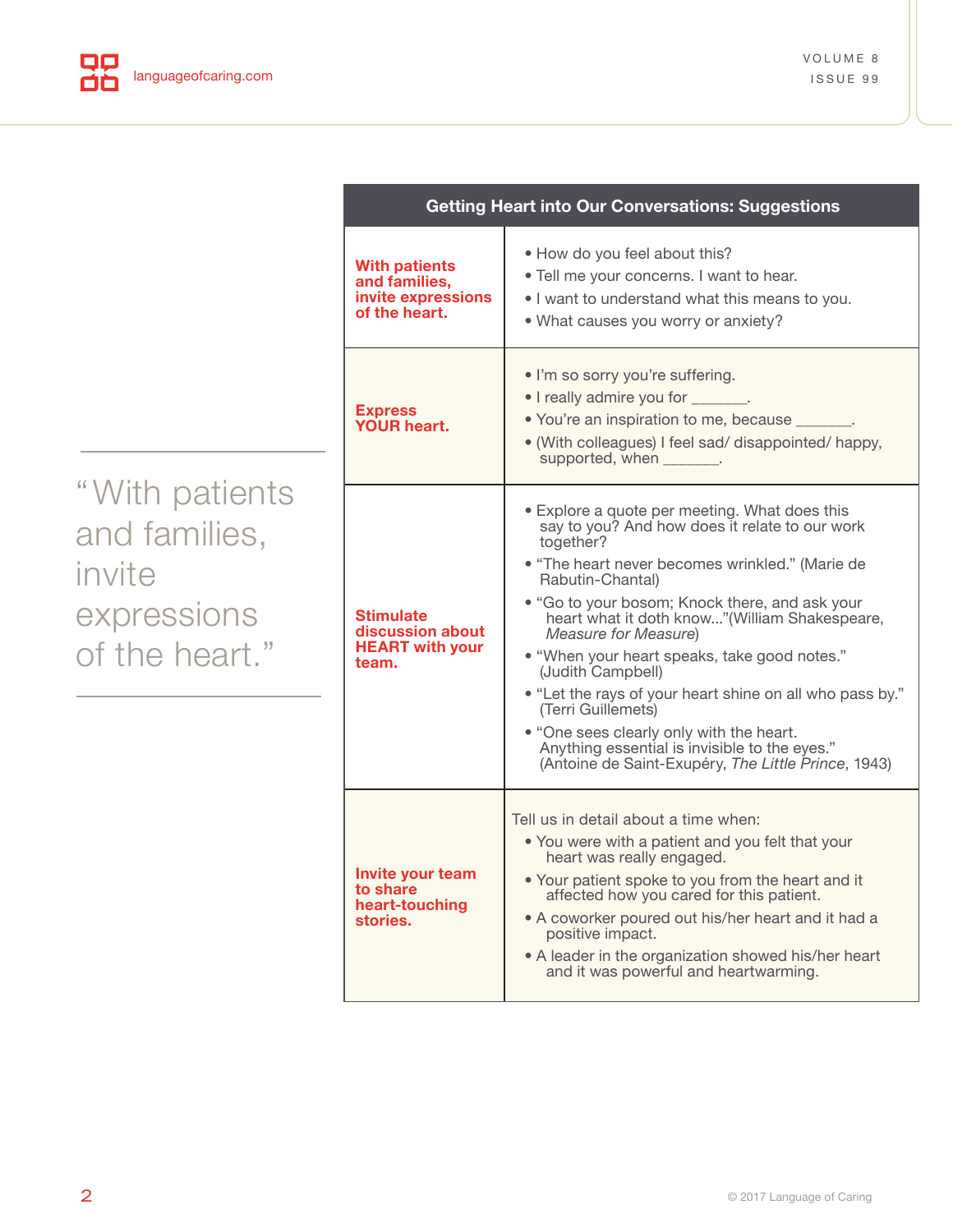#### <span id="page-2-0"></span>**And to You--Thank You!**

In my heart of hearts, I believe we can transform the healthcare system because YOU have a heart of gold.

- You're committed to relieving human suffering -- heart and soul.
- When you see a patient's heart sink, you have a heavy heart and want to help.
- Your heart bleeds for people who don't have emotional support as they endure life-changing healthcare.
- Distressed, suffering patients tug at your heartstrings.
- The focus on CAHPS scores? Your heart isn't in it.
- A healing patient experience is the heart of the matter.
- In your heart of hearts, you know we can make the patient experience a more human experience.
- When you set your heart on a goal, you reach it.
- When you speak from your heart, you reach out and touch people.
- By practicing what you preach, you win hearts.
- It does your heart good to see improvement.
- You find it in your heart to listen.
- Feel discouraged? Take heart.
- When you get feedback, take it to heart.
- And please, don't lose heart.

Thank you for all you do for patients and families. *Thank you from the bottom of my heart.*



- In a delightful blog post *[A Model Patient Experience](http://www.pressganey.com/resources/blog/a-model-patient-experience)*, Dr. James Merlino of Press Ganey describes a powerful positive experience he and his wife had when their newest family member suffered a health crisis. His portrayal provides concrete detail that is instructive and inspiring. The article provokes us to reconsider how we can achieve this level of excellence.
- *[The Conversation Placebo](https://www.nytimes.com/2017/01/19/opinion/sunday/the-conversation-placebo.html)* by Dr. Danielle Ofri is an opinion piece published in the *New York Times* on the importance of physician-patient conversations in the treatment of chronic pain.
- This blog by Susan Mazer, *[The Patient Experience is Not About](http://www.healinghealth.com/patient-experience-not-obamacare/)*  **[Obamacare](http://www.healinghealth.com/patient-experience-not-obamacare/)** explains that the patient experience is not about the system, but rather about how medical and nursing teams take on the responsibility of caring for their patients.
- *[A Nurse's Prescription for 50 Years Take Love with the Pain:](http://www.dailynews.com/health/20170106/a-nurses-prescription-for-50-years-take-love-with-the-pain-dennis-mccarthy)* **[Dennis McCarthy](http://www.dailynews.com/health/20170106/a-nurses-prescription-for-50-years-take-love-with-the-pain-dennis-mccarthy)** is a loving tribute to a nurse who is retiring, from some of the many people he cared for during a half a century of service.



**STAFF TAKE A MEETING READING** BREAI **BREAK**

> *"Thousands of candles can be lighted from a single candle, and the life of the candle will not be shortened." Buddha*

**3 3 a**  $\odot$  2017 Language of Caring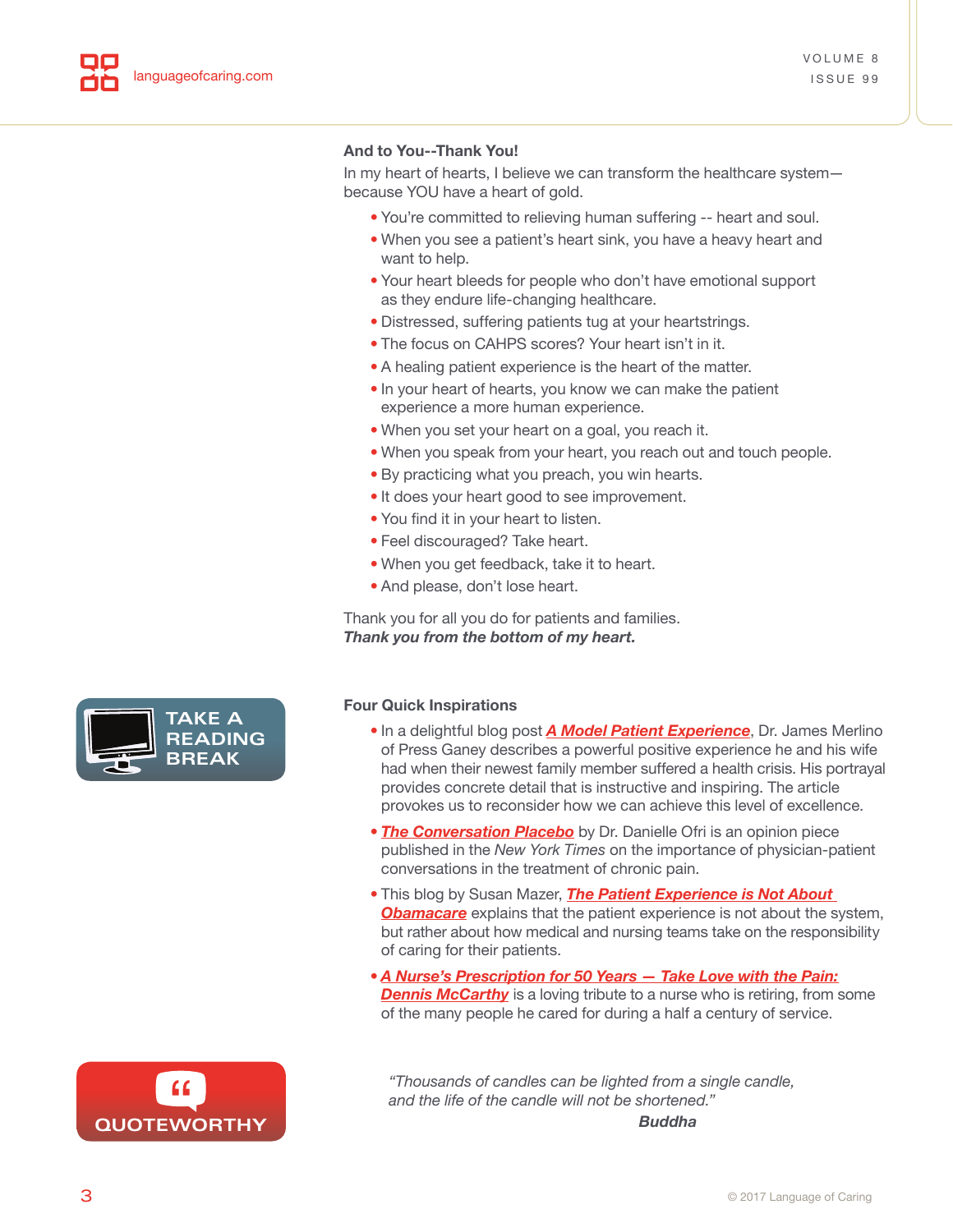<span id="page-3-0"></span>

**NEWSBYTES**

#### **Addressing Tough Questions**

You can't tackle all the tough questions at once, but you can take a few minutes at each meeting to engage your team in addressing one tough question.

#### *Instructions:*

- **1.** Brainstorm with the group about tough questions many of you face, whether at work or at home. For example:
	- If you feel saddened, worried or depleted by the news, politics or the world situation, what do you do to help reduce your stress?
	- After an exhausting interaction with a patient's family member, how do you restore your energy so you can move on?
	- If a patient goes on and on in a conversation, how can you handle it caringly when you have run out of time?
	- How do you hope coworkers will handle a problem they may have with you or about something you did?
- **2.** Write down some of the recurring or prevalent questions.
- **3.** At each meeting, put several ideas in a hat and invite someone to choose one.
- **4.** Invite people's ideas for how to address it.
- **5.** Keep the focus on this particular issue.
- **6.** Encourage people to listen, without commenting.
- **7.** Ask people to share one thought they found particularly wise or helpful.

#### **Let's connect at these upcoming events!**

#### **Language of Caring at** *The Beryl Institute Patient Experience Conference* March 20-22, 2017; Hyatt Regency Denver; Denver, Colorado

This pre-conference workshop *Leading Your Patient Experience Strategy to the Next Level* originally offered by Language of Caring Partners Wendy Leebov, Jill Golde, and Dorothy Sisneros in 2016, is being offered again due to overwhelming positive feedback.

This session will guide you in assessing your current patient experience effort and identifying the critical steps that will lead your strategy to the next level. The result: strengthened and sustained impact on HCAHPS scores, patient outcomes and employee and physician engagement.

#### *Connect with us in Denver:*

*Visit our exhibit* to chat with us and access great resources.

*To schedule a private meeting* with Cheryl Glass, VP Business Development, contact her at: *cglass@languageofcaring.com or* **314-256-1415**.

For an overview of the conference and to register *[click here](http://www.theberylinstitute.org/?page=CONF2017_OVERVIEW)*.

#### **American Association for Physician Leadership: 2017 Annual Meeting New York, NY April 21-23, 2017**

On Saturday April 22, 2017 at 10:30 a.m., hear Jeremy Blanchard, Chief Medical Officer and Senior Physician Coach with Language of Caring, present "Language: A Fulcrum for Physician Engagement and Cultural Transformation".

*To schedule a private meeting* with Dr. Blanchard, contact him at: *jblanchard@languageofcaring.com or* **406-498-0053**.



Inspiring Change. Together.

**LEADERSHIP®**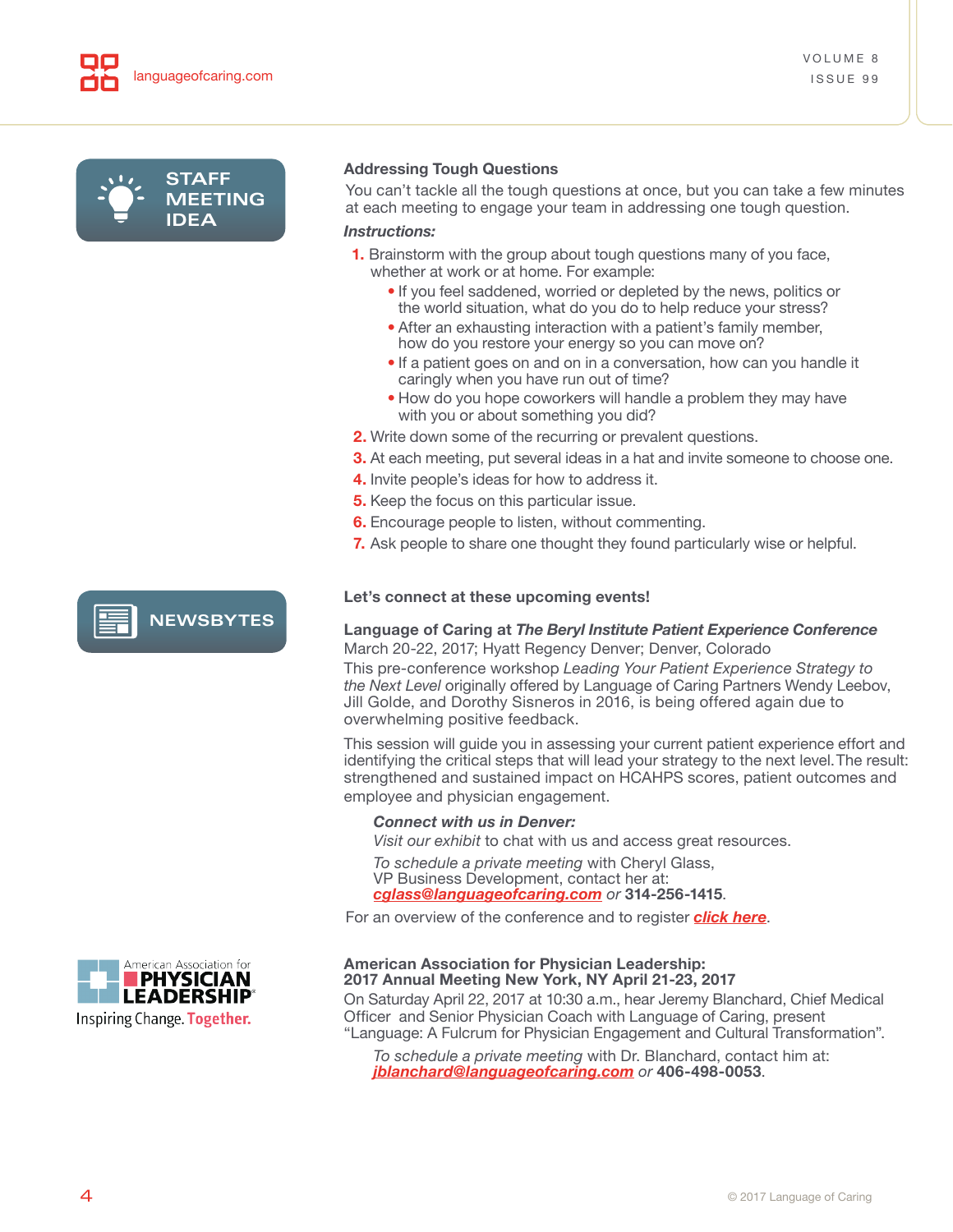<span id="page-4-0"></span>

#### **LANGUAGE OF CARING MONDAY, April 24, PRESENTS A 2017** COMPLIMENTARY WEBINAR **1–2 PM (EDT)**

## **Physician Communication that Promotes Shared Decision-Making**

With growing commitment to patient-centered care, Shared Decision-Making between patient and clinician has come of age. Recognizing that patients and families live with the choices we help them make today, tomorrow and for the rest of their lives, this webinar will help attendees develop a deeper understanding of Shared Decision-Making – its impact on health outcomes, its challenges and specific best practices for implementing it effectively in everyday interactions with patients and families.

#### *Highlights:*

- Shared Decision-Making (SDM) defined
- Challenges: To the clinician and to the patient
- Best practices in physician communication that help patients and families engage and share responsibility for decisions about their own health: Six Rules of Thumb
- Best practices applied to case scenarios

**CLICK HERE TO SIGN UP FOR THIS [COMPLIMENTARY WEBINAR](https://attendee.gotowebinar.com/register/3133240183415853570)**

## **WHO SHOULD ATTEND?**

- *Physician Leaders*
- *Physicians, Advanced Practice Providers and other Clinicians*
- *Patient Experience Champions*
- *Patient Advocates*

### **WEBINAR FACULTY**



Jeremy R. Blanchard, MD, MMM, CPE, is Chief Medical Officer at Language of Caring. Grounded in healthcare realities and aspiring to partner with others committed to healthcare transformation,

Dr. Blanchard is an expert in ensuring physician development, commitment and wholehearted engagement.